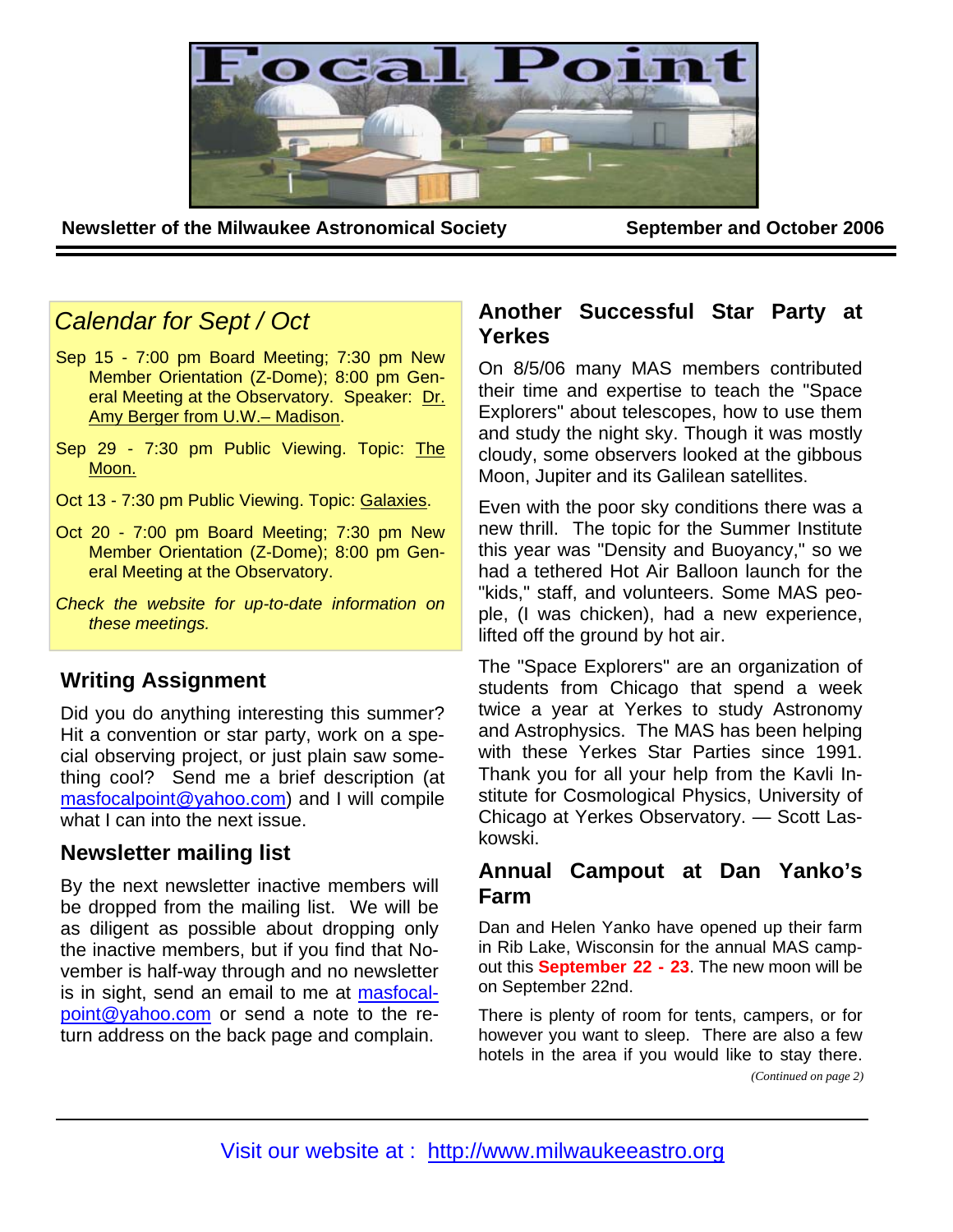#### *(Continued from page 1)*

This will not be a 'roughing it' campout like at Greenbush.

The farmhouse has everything you need to make you comfortable, running water, stove, microwave, refrigerator, a stove in the garage to warm up by, and power for telescopes and laptops, etc.

All the lights in the house and garage are outfitted with red bulbs so you can keep your dark eye adoption when going inside the house for a snack or to get something warm to drink.

But best of all, the skies are very dark.

There are also many campgrounds within 5 miles if anyone is interested.

For the daytime, a 30 mile bike trail nearby as well as the Ice Age trail about three miles away if anyone wants to do some hiking. We can also hike around the property since there are 40 plus acres to hike on. There are restaurants in the area or you can



cook out on the grill.

For directions to the farm, see the insert or contact Dan at DanHelenY@aol.com or 262-255-3482.

This is a great opportunity to have some dark skies and have a great weekend of observing.

*Editor— Dan Yanko and Vern Hoag provided input for this article.*

## **MAS Library**

Remember, the MAS has a large library that members may use. To borrow a book, sign it out on the sheet attached to the clip-board under the "new books" section. The library is

open during meetings and on Saturday nights through the keyholder (see back page). We ask the members to borrow a book for no longer than a month so that others may have a chance to read it.



## **Summer Picnic thanks**

Many thanks go to Vern and Dianne Hoag and a cadre of volunteers including Becca Sher, Jeff Setzer, Steve and Margaret Diesso, Chris Weber, and Gerry Samolyk for ensuring that our stomachs were not empty and our throats were not parched as the day was one of the hottest. Many people showed up in spite of the heat, bringing their own tents or canopies.

## **For Sale**

10" Mead LX200 GPS Schmidt-Cassegrain Telescope with UHTC and Autostar II hand controller for sale. Includes 8x50 finder scope, lunar planetary imager and autostar software, Parks 2" multi-coated possl 50mm eye piece, Celestron 2" mirror star diagonal, 1/4" Super Plossl eyepiece set including 32mm, 26mm, 16mm, 4mm, 2x Barlow and star diagonal, 10" T.O. solar filter, 4 each 1-1/4" eye piece filters, A.C. adaptor w/25' cord, 1-1/2 years left on original sky assurance warranty and all manuals included. Scope set up and used once, still have original packaging. Call 262-514-2232 for more information or to view. Whole package valued at over \$6000, yours for only \$4000. — *Juli Freda, poohser67@yahoo.com*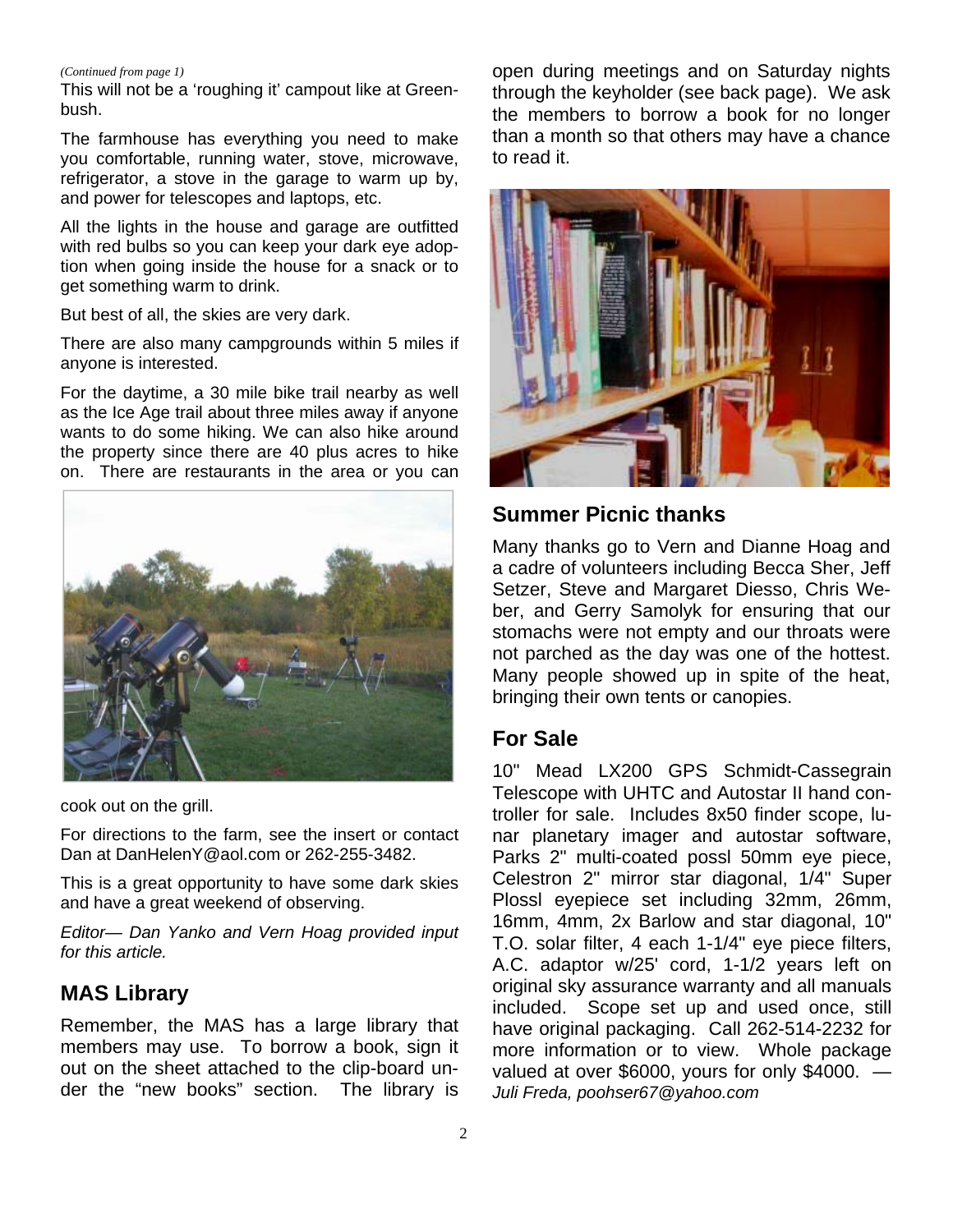

This certificate of appreciation was received by Scott Laskowski after sending me his story. The MAS has done this for many years now, and I think that it is safe to say that this activity is fun for all involved. — *Editor*

# **Directions to the Annual Campout**

Yanko Farm W2119 HWY 102 Rib Lake, WI 54470

# 715-427-3012 Dan's cell # 414-331-9647

From Milwaukee Take Hwy 41/45 North to Hwy 45 (Oshkosh) Take Hwy 45 North to Hwy 10 West Take Hwy 10 West to Hwy 51/39 North (Stevens Point) Take Hwy 39 North to Hwy 64 (Merrill) Take Hwy 64 West (left) to Hwy 13 (Medford/30 miles)

Take Hwy 13 North (right) to Hwy 102 (about 15 miles)

Take Hwy 102 East (right) to Rib Lake (5 miles)

Take Hwy 102 East past Rib Lake 3 miles to Yanko Farm on bottom of hill past HWY C. It is 3 miles past Rib Lake. There is a green house, black mailbox and Copper creek next to the house.

Local Motels in Rib Lake 3 miles away: Camp 28 Motel/Restaurant/Bar 750 Hwy 102 715-427-2828

Pete's Rustic Cabins 1230 Hwy 102 715-427-3270



#### **Focal Point Publishing Guidelines**

The "Focal Point" is published bi-monthly (Jan, March, May, July, Sept, Nov).

Articles, Announcements, Graphics, Photos, Swap/Sale Ads etc. should be **submitted 10 days prior to the first of the month** of the pending issue.

Article inputs are **strongly** recommended via email in a Text or Word compatible format.

Submit Focal Point inputs to: **MASFocalPoint@yahoo.com**